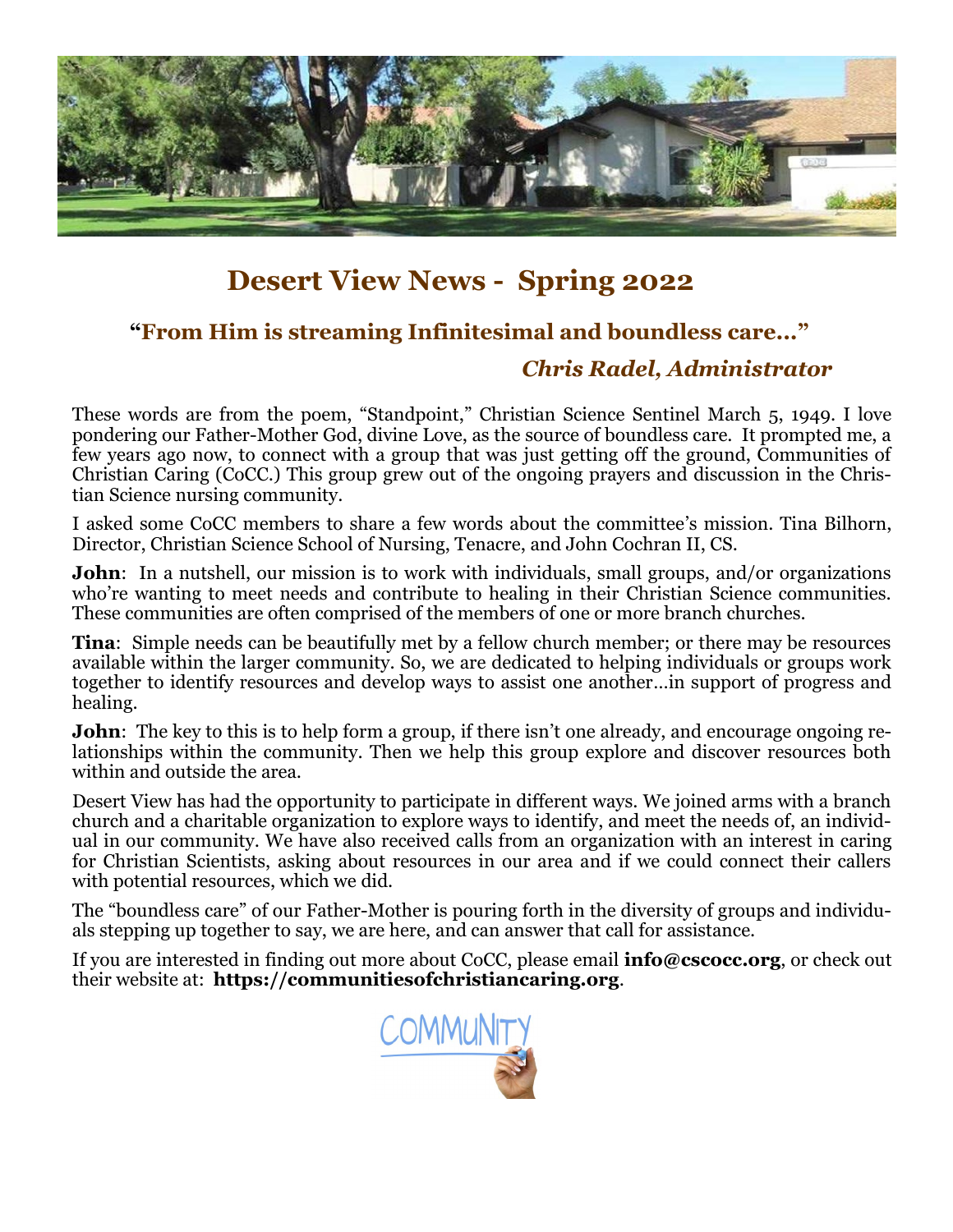### **Message from Board President,** *Joy Mee*

Jesus told us that our two greatest duties are to love God and love our neighbor as ourselves. How can we work with Desert View to fulfill those demands? While we aren't all *Journal*-listed Christian Science nurses or practitioners, we can support their work in several ways. Such as, a Desert View friend, a Board member, or contributor, metaphysically and financially. We can serve on a branch church Care Committee or as an individual volunteer willing to support a church members or attendee who doesn't need the skill of a Christian Science nurse but needs help. We can offer to fix a meal, run an errand, help with dressing or chores, provide transportation to a service or appointment, or read the Bible Lesson and periodicals to a person. Desert View Christian Science nurses can guide us in the best way to provide practical care if we are willing. Willingness to be a comforter and love another in the best way possible way blesses both the giver and the receiver. There is no more rewarding work than to support another praying to be healed.

#### "**Behold, I stand at the door…"**



# **Board Vice President,** *Derek Swire CS*

Our March Prayer Watch was based on the statement made by the Christ in Revelation, "Behold, I stand at the door, and knock: if any man hear my voice, and open the door, I will come in to him, and sup with him, and he with me" Revelation 3:20.

Our Christian Science nurses and administrative staff and the Board have been listening for that knock and answering the door daily. We have been listening to the messages brought to us by the Christ and applying them to every aspect of our work. We have seen many wonderful results.

We were led in many right directions in preparation for reopening our doors to have Christian Scientists in need of full-time nursing care to come to Desert View.

We have been praying to expand our Board of Directors to have representation from all areas of Arizona, and we have happily welcomed a new Board member from Prescott. You will meet her in this newsletter. We now have representation from Phoenix, Mesa, Flagstaff, and Prescott. We would still like to expand the Board to representation in the south, west, far north and east so that we can know and meet the needs of all areas.

We have been praying to see adequate Christian Science nurses available so that we could open to have guests here in our home, and those paths are opening, and we expect to be able to do that very soon.

During the time when we were not able to have guests in our home, we developed and expanded our Visiting Christian Science Nurse Service, and we continue to listen for new ways to share with our Christian Science Community so that in-home care can be available for all Christian Scientists who need it.

We are grateful for our Christian Science Bible Lessons which recently reminded us to listen for that knock at the door and open it welcoming in the Christ, Truth to sup with us.

We are also very grateful for the metaphysical and financial support we receive from the Christian Science community. We recognize that the Love currency and prayerful support we have received from all of you who are reading this newsletter has been instrumental in keeping us going and on the right path. Thank you!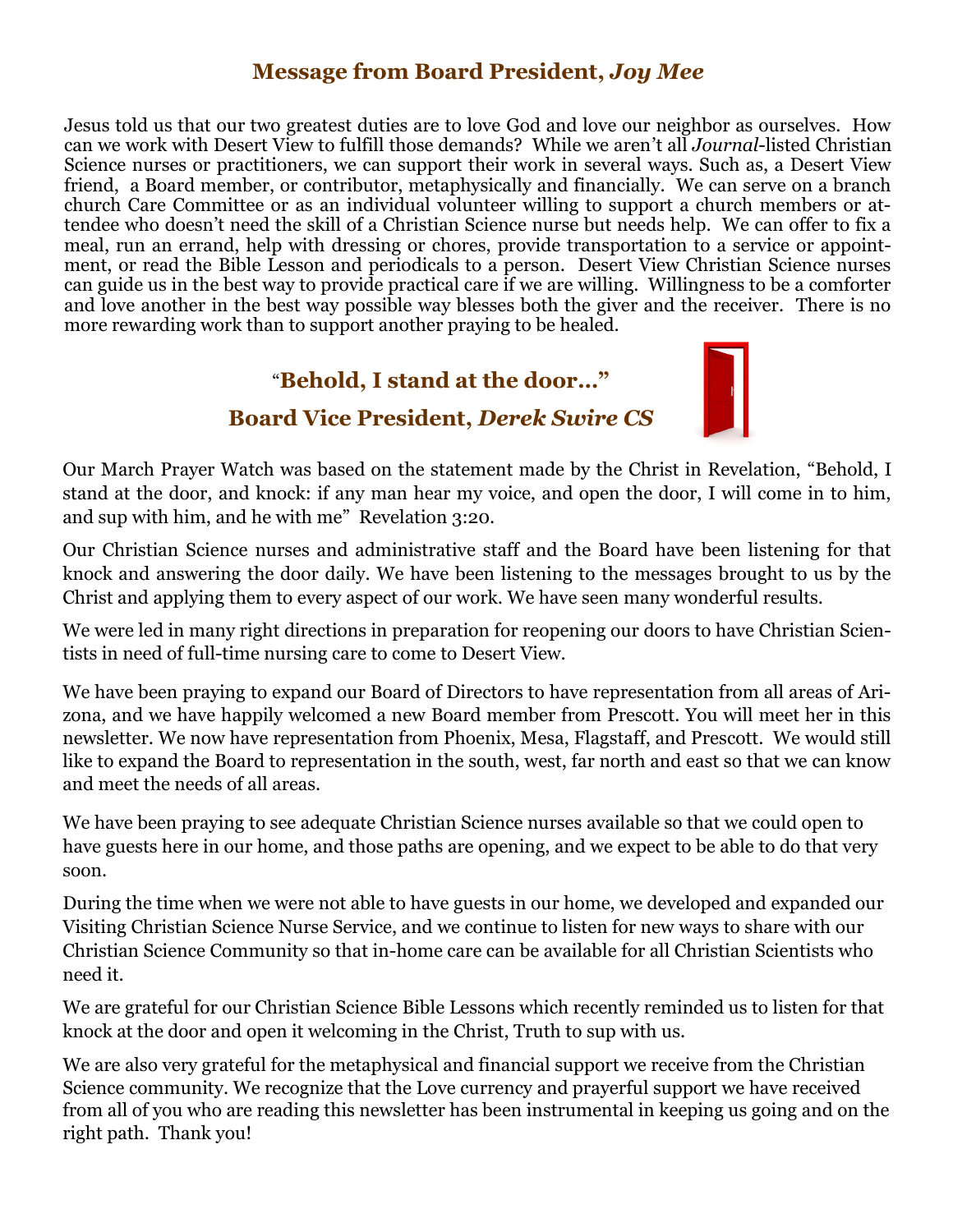#### **From the Board Treasurer,** *Ann Deputy*

While we consistently acknowledge that all our needs are abundantly met by God, the fount of all, Desert View received significant financial support from a wide variety of springs in 2021 and expenses were only 77% of our total income.

We are so very grateful for the generous outreach from the community that has sustained Desert View's Christian Science nursing operations through a difficult time in which we could not accept patients in the house but allowed Christian Science nursing activity to flow out into our communities.



#### **From the Director of Christian Science Nursing,** *Cindy Snowden*

In *Science and Health with key the Scriptures* by Mary Baker Eddy, we are blessed to have the spiritual sense of the 23rd Psalm on page 578. We are all very familiar with the feeling of divine Love comforting us and providing the details of home, nourishment, protection, and guidance. I have this beautiful Psalm in a convenient place on my desk at Desert View where I can see it, while I go about my office work or charting my daily activities with patients. It reminds me of His angels who keep calm watch, day and night, with every detail, wonderfully cared for, and protected. It holds my thought in line with Spirit, no matter what the symptoms are, or the suggestions might be for discord. I know this, because He told us. He is the one and only Life, Truth, Mind, Soul, Principle, Spirit, and Love! This is significant for a Christian Science nurse to recognize and reaffirm moment by moment in the face of any Goliath, famine, sickness, or storm which might be raging in our midst. Join us in this peaceful knowing that His presence is a calm watch, and genuine, gentle presence for our community and the world.

#### **Introducing our new Board Member**

Please welcome new Board member, Adrienne Skoczylas. As soon as she joined the Desert View team, she got to work as the new Board Secretary. An active Christian Scientist and branch church member for many years, Adrienne currently lives in Prescott Valley and is a member of the Prescott Society. Adrienne adds, "I am looking forward to fulfilling a need to support the present and future of Christian Science nursing, recognizing the importance of maintaining a healing spiritual thought and atmosphere to all who are relying on Christian Science for healing."



Desert View Annual Meeting 2022 Saturday, November 12 - 2 pm Second Church of Christ, Scientist, Scottsdale, and online Guest Speaker - Madelon Maupin, Bible Speaker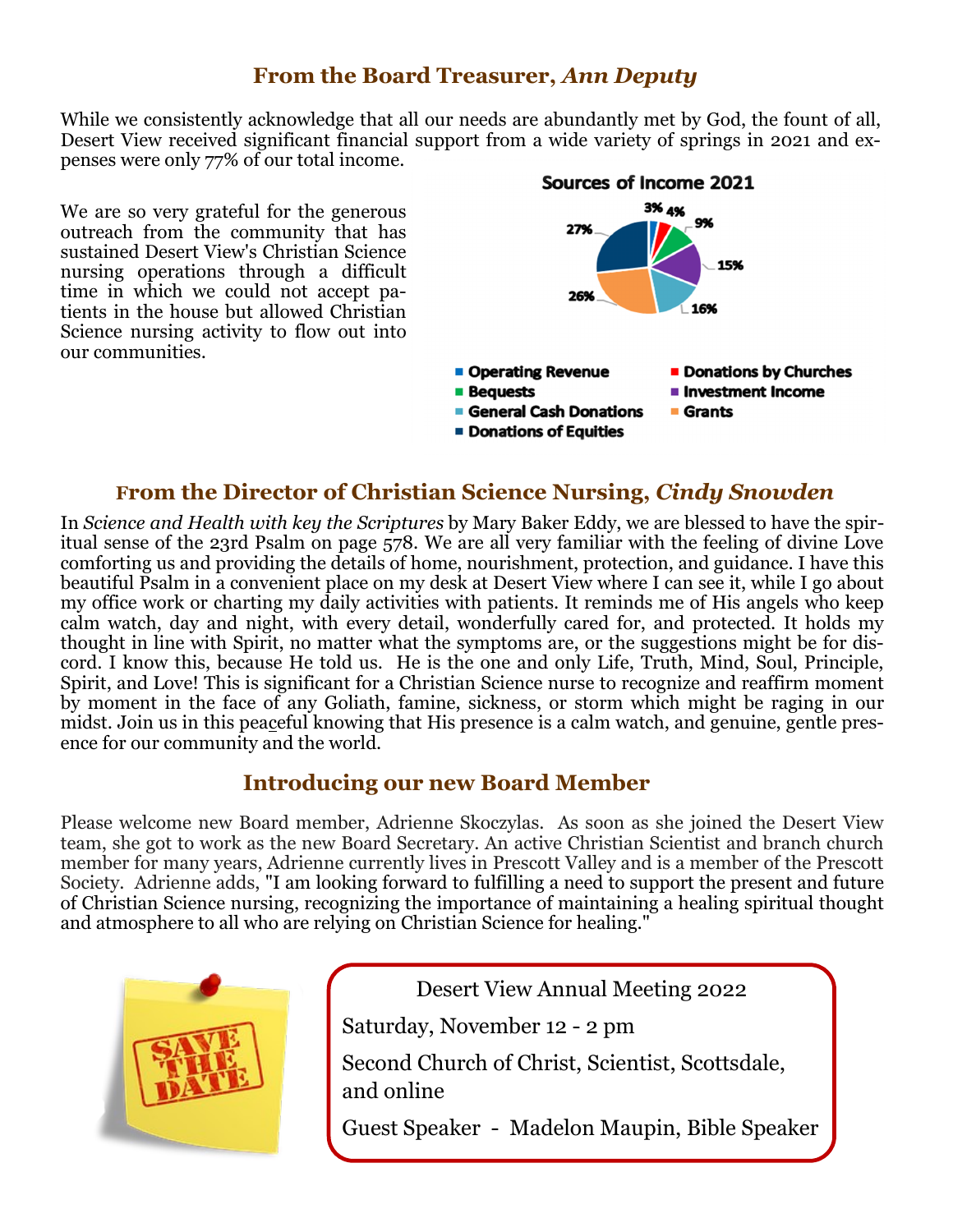

**8390 E Via De Ventura F-110 #249 Scottsdale, AZ 85258**

*Board of Directors* **Joy Mee,** *President* **Derek Swire CS,** *Vice President* **Adrienne Skoczylas***, Secretary* **Ann Deputy,** *Treasurer Managerial Staff* **Chris Radel, Administrator Cindy Snowden, Director of Christian Science Nursing** *Mailing & Email Addresses* **8390 E Via De Ventura F-110 #249 Scottsdale, AZ 85258 (480) 307-6060 mail@desertview.us** *Christian Science Nursing Services* **(480) 299-0504 Cindy@desertview.us We're located at: 8706 E Via Taz Norte Scottsdale AZ 85258**

# **Visit us at www.desertview.us**

**Enjoy a virtual tour, learn more about Desert View and make a donation via PayPal**